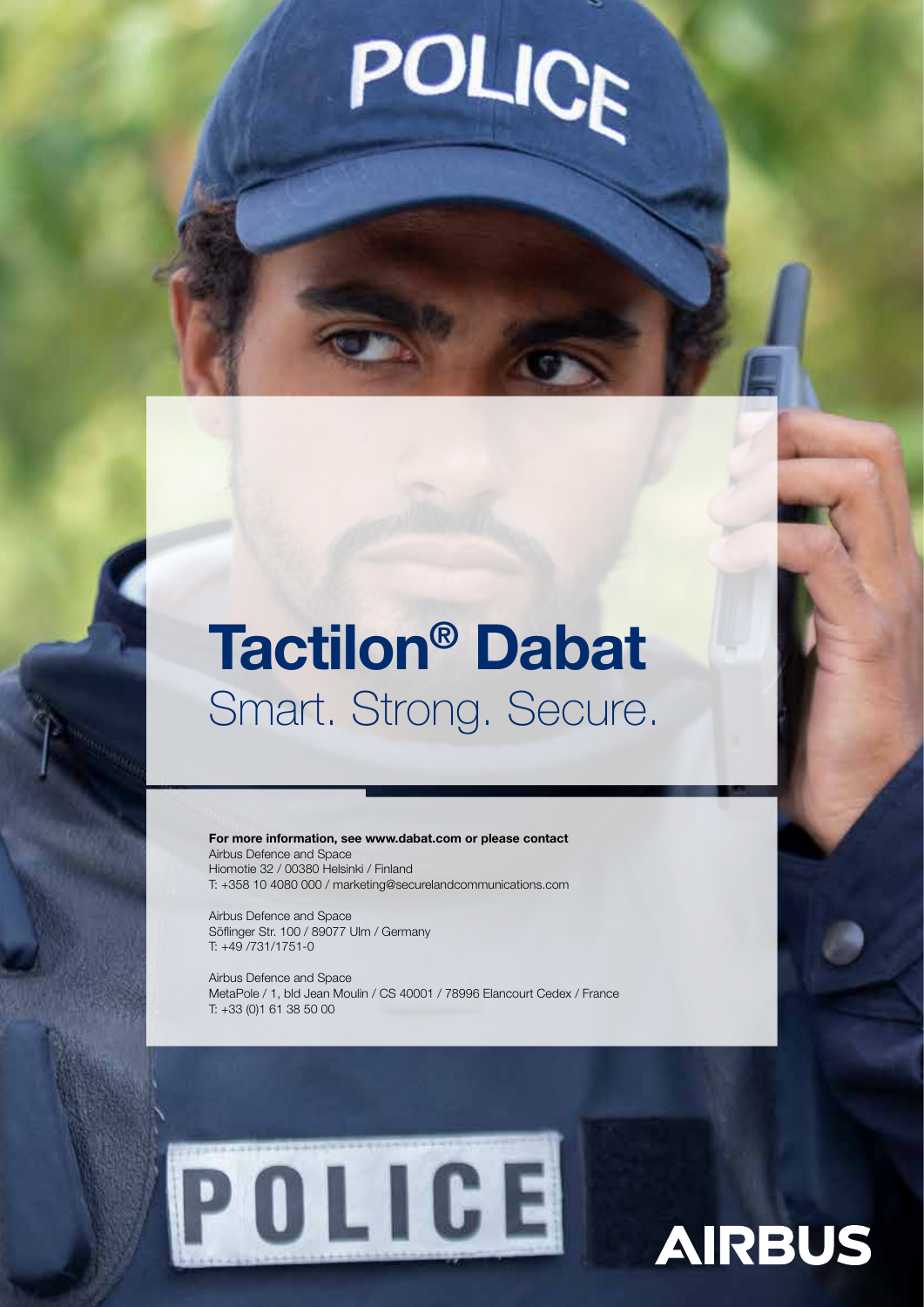

# Tactilon® Dabat

World's first smartphone and TETRA radio in one device

Tactilon Dabat is the world's first smartphone with a TETRA radio inside. This represents a huge leap in TETRA evolution.

Tactilon Dabat may look like a regular fully rugged smartphone, but it is ground-breaking: it also offers the special multi-purpose push-to-talk buttons familiar from Airbus TETRA radios. It is therefore comfortable, even in prolonged use.

The large touch-screen is ideal for sending messages and it is designed also for gloved touch. A real push-to-talk button makes it easy for the user to talk to TETRA groups.

Tactilon Dabat offers the functionality once found only on TETRA radios so that it can operate on any standard TETRA network on the 380–430 MHz frequency band.

Tactilon Dabat is powered by a 4600 mAh changeable, longlasting and rechargeable battery. This rugged device is rated both IP65 and IP67.

Audio processing functions let users hear others loud and clear, while mapping apps and GPS ensure that the control room will know the user's position.

Tactilon Dabat has a still and video camera for capturing the action, and TETRA groups for sharing images in a controlled, safe way.

The back side connector lets the device be connected to the dashboard of a vehicle.

Tactilon Dabat Hybrid Roaming performs an extension of the Tetra radio coverage by switching to IP coverage through the Tactilon Agnet 800 solution. This enables a seamless network change extending the Tactilon Dabat's operational coverage. The security of the solution is preserved as all Tactilon Agnet traffic is securely protected via secure VPN client.

See more at www.securelandcommunications.com/hybrid-roaming



### Network

- § TETRA: 380 430 MHz, Compliant EN300392-2 power class 3L
- 2G bands;
	- B3 1800 MHz
	- B8 900 MHz
- § 3G bands:
	- B1 2100 MHz
	- B8 900 MHz
- LTE bands:
	- $-$  B<sub>3</sub> 1800 MHz
	- B7 2600 MHz
	- B20 800 MHz
	- B28 700 MHz
	- B40 2300 MHz
- § UMTS/HSxPA, HSPA+, DC-HSPA+, LTE
- LTE Cat 4, data transfer up to 150Mbit/s
- § WIFI a/b/g/n/ac: 2.4 & 5.0GHz

### **Body**

- Large PTT button
- § Emergency key
- § 2 x functional buttons
- § +/- buttons
- § Power on/off
- § Weight: 375g (with Antenna and battery)
- § Dimensions: ~155 x 79 x 28 mm with a standard battery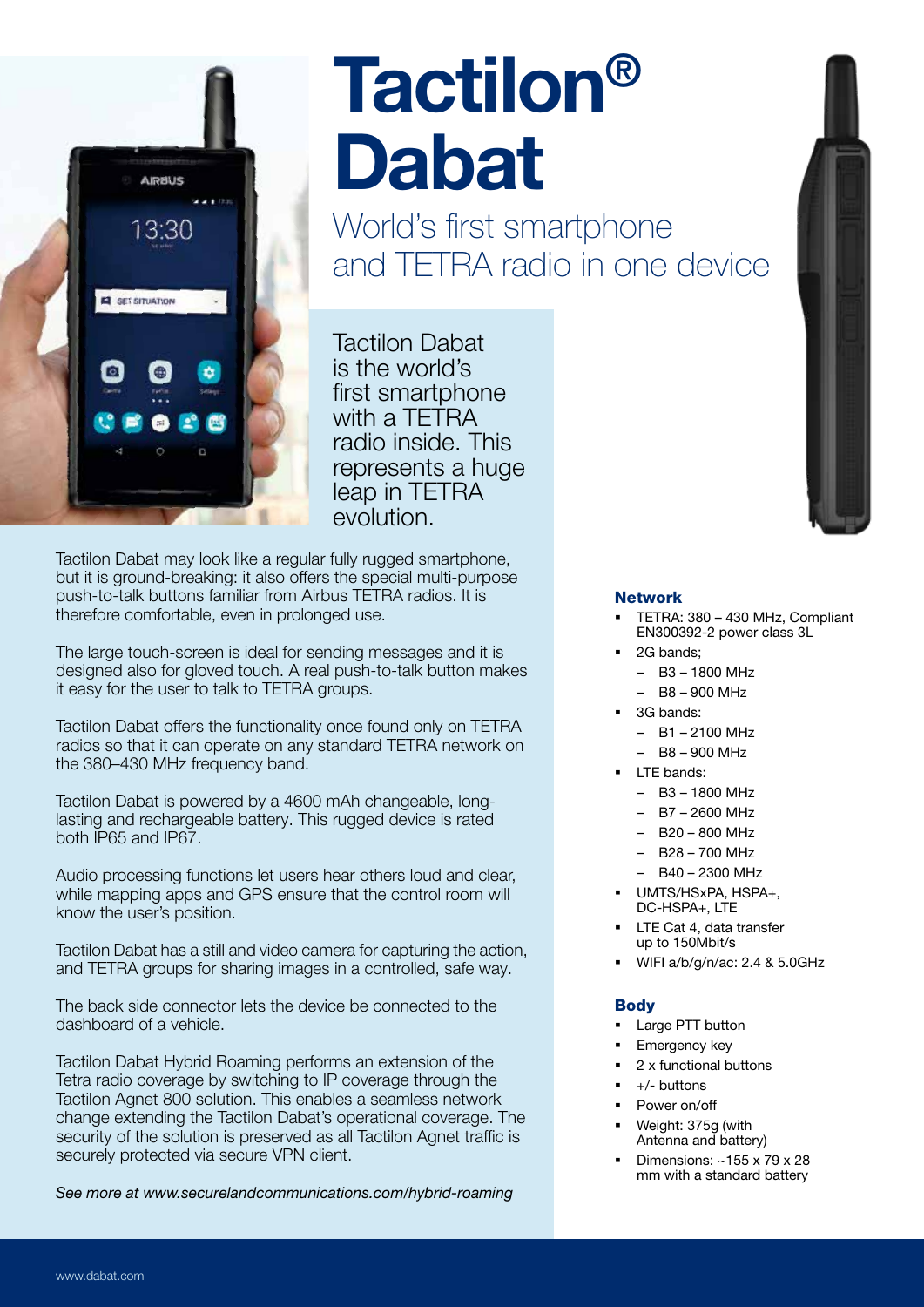# **AIRBUS**  $4.1 - 12.3$  $^{\circ}$  $\circ$ o



# B





### Platform

- OS: Android
- § Chipset: Qualcomm snapdragon 652
- § CPU: Octa-core ARM Cortex up 1,8GHz
- § GPU: Adreno 510
- Internal memory: 16 GB Flash, 3 GB RAM
- § Card slot: microSD up to 128 GB
- § GPS with A-GPS, Glonass, Beidou
- § 2 SIM card slots: TETRA and 3GPP network
- Sensors: accelerometer, gyrometer, proximity, compass
- § Ambient Light Monitoring

### Audio

- § Top microphone
- § Front- down microphone
- Noise reduction
- **Earspeaker**
- § Loudspeaker, top location (close to ear in shoulder carrying),
- § Clear speech output
- § High sound pressure

### **Connectors**

- § Bluetooth v4.2, HS,EDR, BLE
- NFC for provisioning
- § Micro USB: full/high, OTG, v2.0
- § 3.5mm audio jack (four
- connectors, CTIA standard) § Backside connector:
- Data, Charge, Mount

### **Security**

- § Airbus Android hardening
- § Secure boot
- Trusted execution environment
- § VPN always on
- Enforced content encryption for internal memory and SD card
- § Accessory whitelisting
- § Wifi network whitelisting
- Dedicated HW for TETRA voice and messaging
- TETRA air Interface Encryption (AIE) security classes:
	- Class 1: Clear
	- Class 2: SCK
	- Class 3: DCK/CCK
- § Application control and signing
- § Temporary disable/enable (Stun)
- § Permanent disable (Kill)
- TETRA end to end encryption with smart card (option)

### **Display**

- § Capacitive, multi-touch
- § Gloves usage enabled
- Usable in wet environment
- § Resolution: 720 x 1280 pixels
- § Colors: 16.7 M
- § Bright display: up to 480cd/m2
- § Optimized readability in daylight

### Camera

- Back camera: 16 MP, LED Flash
- § Front camera: 5 MP

### **Durability**

- § IP65 and IP67 certified
- Withstands drops from a height of 150cm according to MIL STD 810G standard
- § Tested in 200 consecutive 1m tumbles
- § Operating temperature:  $-20^{\circ}$ C to  $+55^{\circ}$ C\*
- § Storage temperature: -40°C to +85°C
- § Robust touch panel
- § Protected for humidity, salt, vibration, ESD, Solar radiation, liquids, heat cycles, mechanical pressure

### **Safety**

- Man down alarm
- § Emergency key
- § Textiled buttons for eyes-free operations
- § PTT, functional buttons, volume accessible by one hand

\* Performance may be impacted at temperature extremes